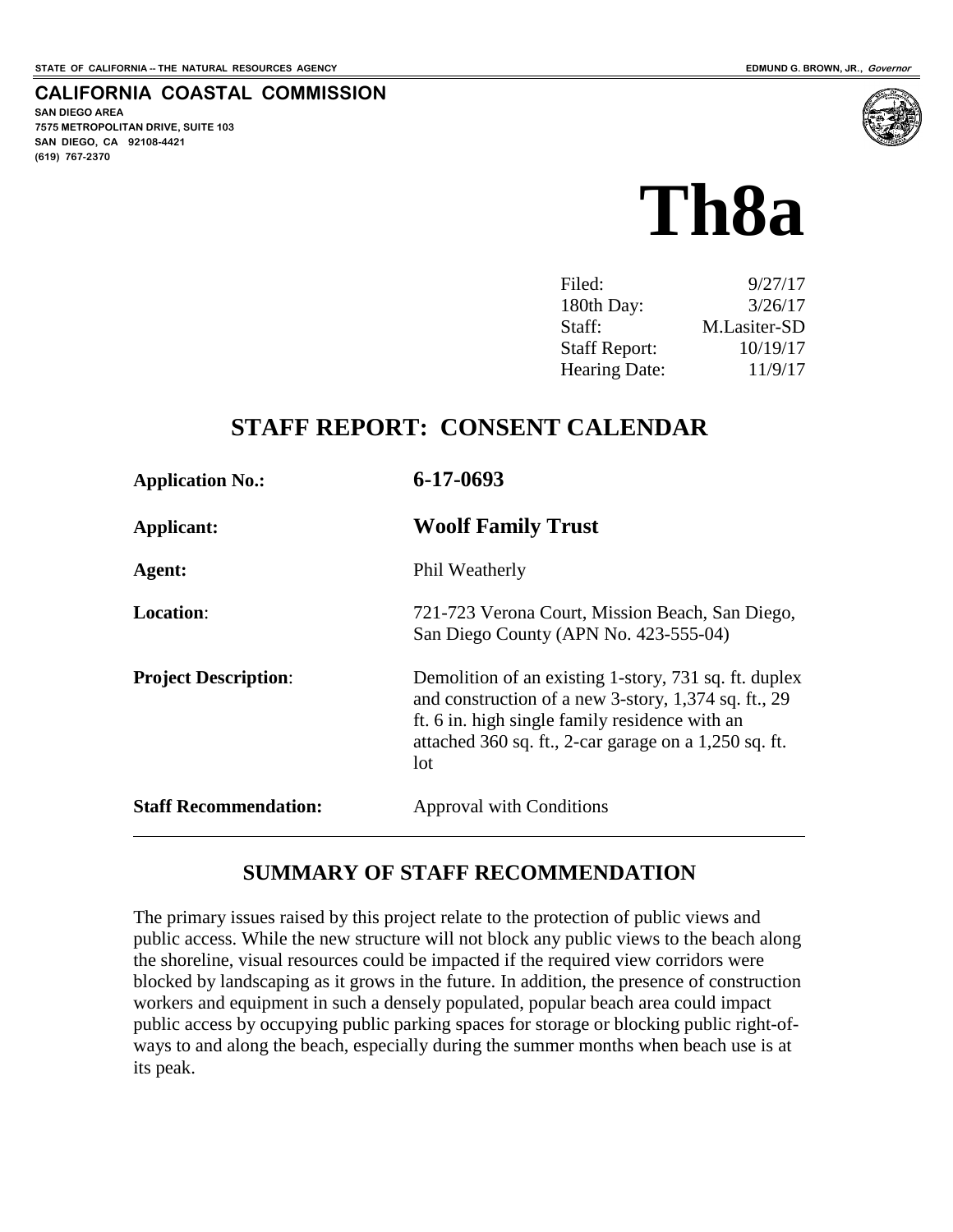#### 6-17-0693 (Woolf)

To address these potential adverse impacts, Commission staff is recommending several special conditions. **Special Condition 1** requires submittal of final site construction and landscaping plans that limit landscaping in the public view corridors to a height of 3 feet. **Special Condition 2** limits development activity during the busy summer months between Memorial Day Weekend and Labor Day to only those that can be wholly contained within the project site so as to remove the potential of development activity impeding coastal access. **Special Condition 3** requires the submittal of a final construction staging and storage plan that indicates that construction staging areas will not result in impacts to public access. **Special Condition 4** requires the applicant to record a deed restriction against the property that imposes the conditions of the permit for the purpose of providing notice to future property owners. Therefore, as conditioned, the project will be consistent with the public access and visual resource protection policies of Chapter 3 of the Coastal Act, and no impacts to coastal resources are anticipated.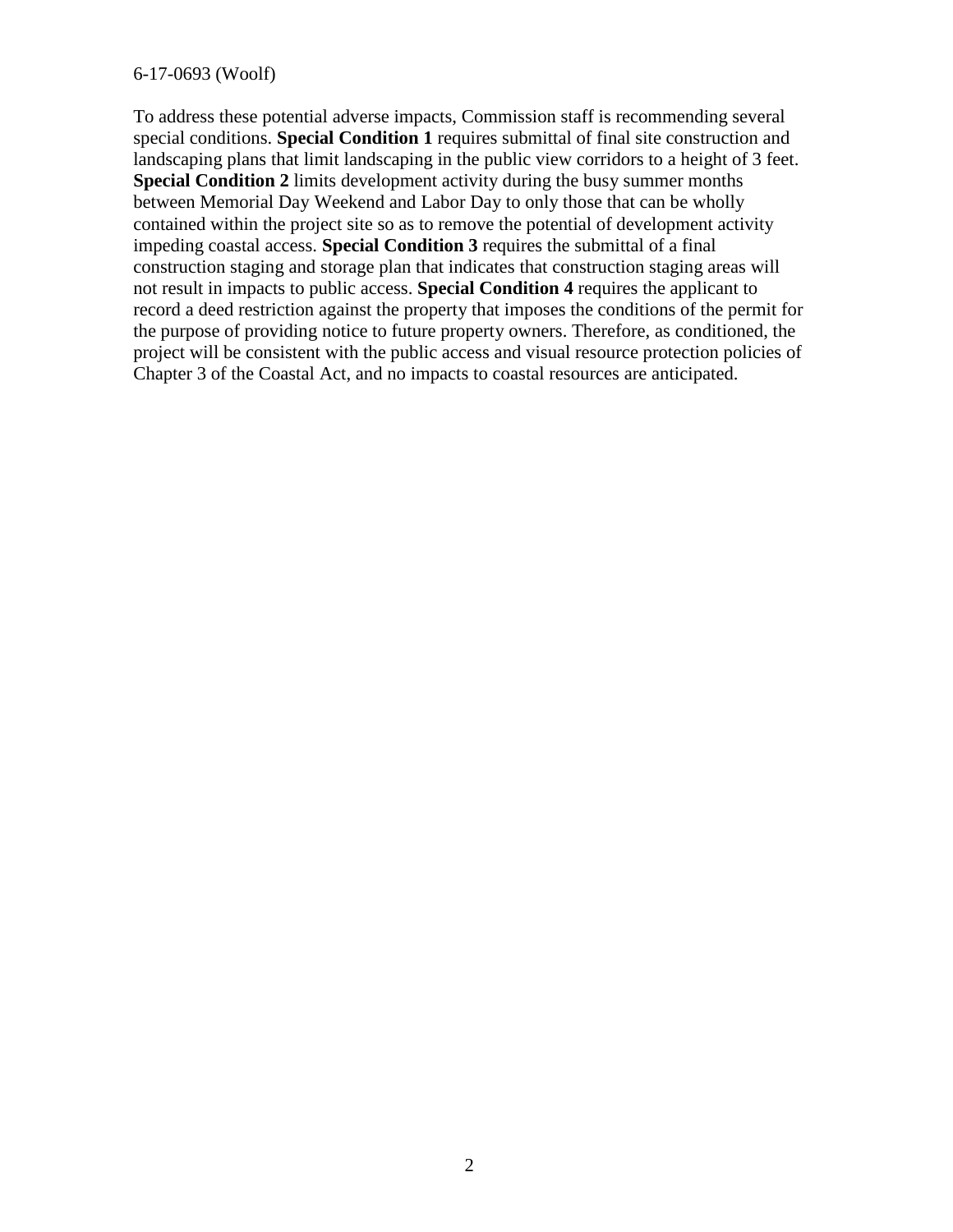# **TABLE OF CONTENTS**

| $A_{1}$ |  |
|---------|--|
|         |  |
|         |  |
|         |  |
|         |  |
|         |  |

## **EXHIBITS**

[Exhibit 1 – Vicinity Map](https://documents.coastal.ca.gov/reports/2017/11/Th8a/Th8a-11-2017-exhibits.pdf) [Exhibit 2 – Aerial Photo](https://documents.coastal.ca.gov/reports/2017/11/Th8a/Th8a-11-2017-exhibits.pdf) [Exhibit 3 – Site Plan](https://documents.coastal.ca.gov/reports/2017/11/Th8a/Th8a-11-2017-exhibits.pdf)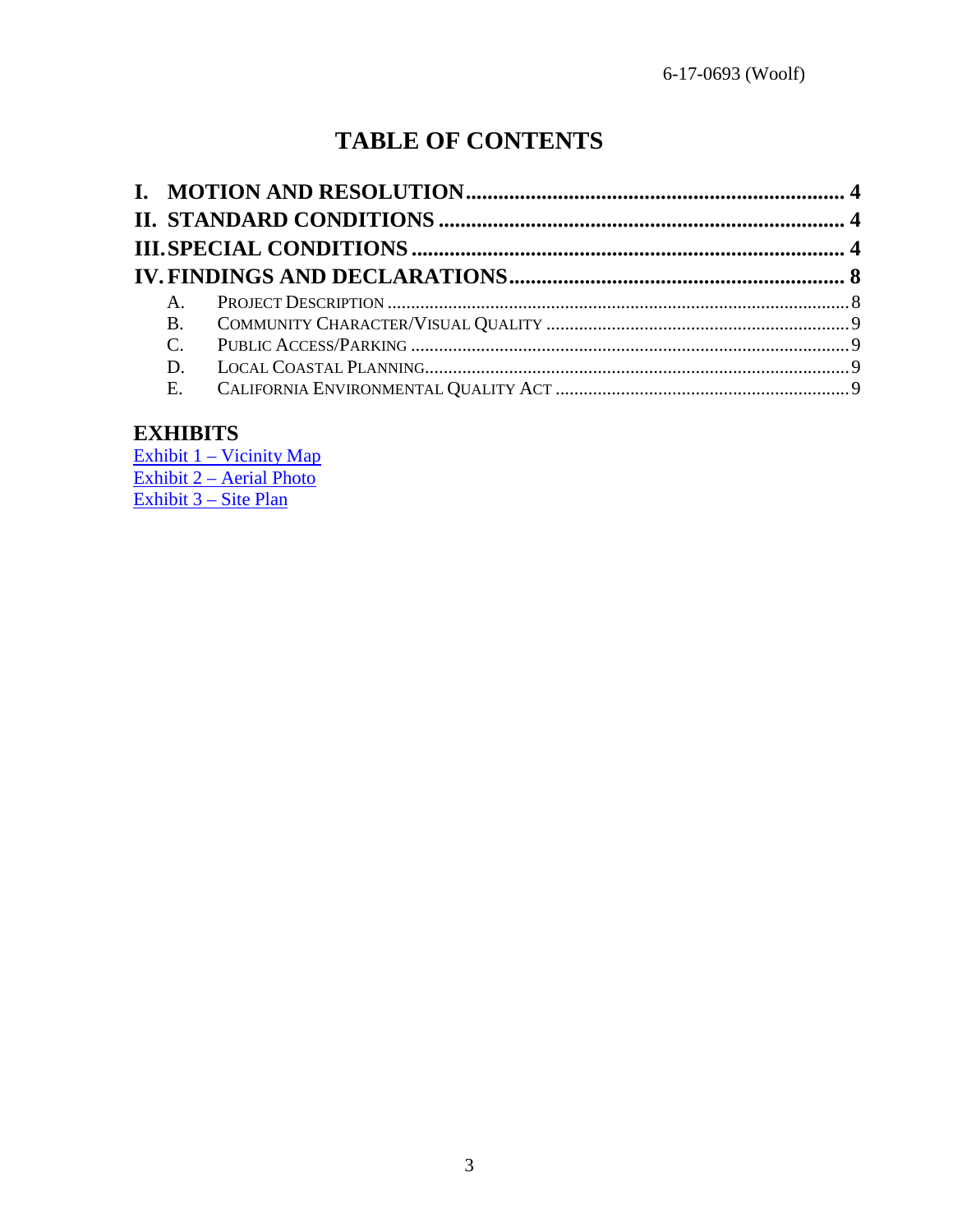## <span id="page-3-0"></span>**I. MOTION AND RESOLUTION**

#### **Motion:**

*I move that the Commission approve the coastal development permit applications included on the consent calendar in accordance with the staff recommendations.* 

Staff recommends a **YES** vote. Passage of this motion will result in approval of all the permits included on the consent calendar. The motion passes only by affirmative vote of a majority of the Commissioners present.

## <span id="page-3-1"></span>**II. STANDARD CONDITIONS**

This permit is granted subject to the following standard conditions:

- 1. **Notice of Receipt and Acknowledgment**. The permit is not valid and development shall not commence until a copy of the permit, signed by the permittee or authorized agent, acknowledging receipt of the permit and acceptance of the terms and conditions, is returned to the Commission office.
- 2. **Expiration.** If development has not commenced, the permit will expire two years from the date on which the Commission voted on the application. Development shall be pursued in a diligent manner and completed in a reasonable period of time. Application for extension of the permit must be made prior to the expiration date.
- 3. **Interpretation.** Any questions of intent of interpretation of any condition will be resolved by the Executive Director or the Commission.
- 4. **Assignment.** The permit may be assigned to any qualified person, provided assignee files with the Commission an affidavit accepting all terms and conditions of the permit.
- 5. **Terms and Conditions Run with the Land.** These terms and conditions shall be perpetual, and it is the intention of the Commission and the permittee to bind all future owners and possessors of the subject property to the terms and conditions.

## <span id="page-3-2"></span>**III. SPECIAL CONDITIONS**

This permit is granted subject to the following special conditions:

### 1. **Submittal of Final Plans**

A. **PRIOR TO ISSUANCE OF THE COASTAL DEVELOPMENT PERMIT**, the applicant shall submit, for the review and written approval of the Executive Director a full-size set of the following final plans: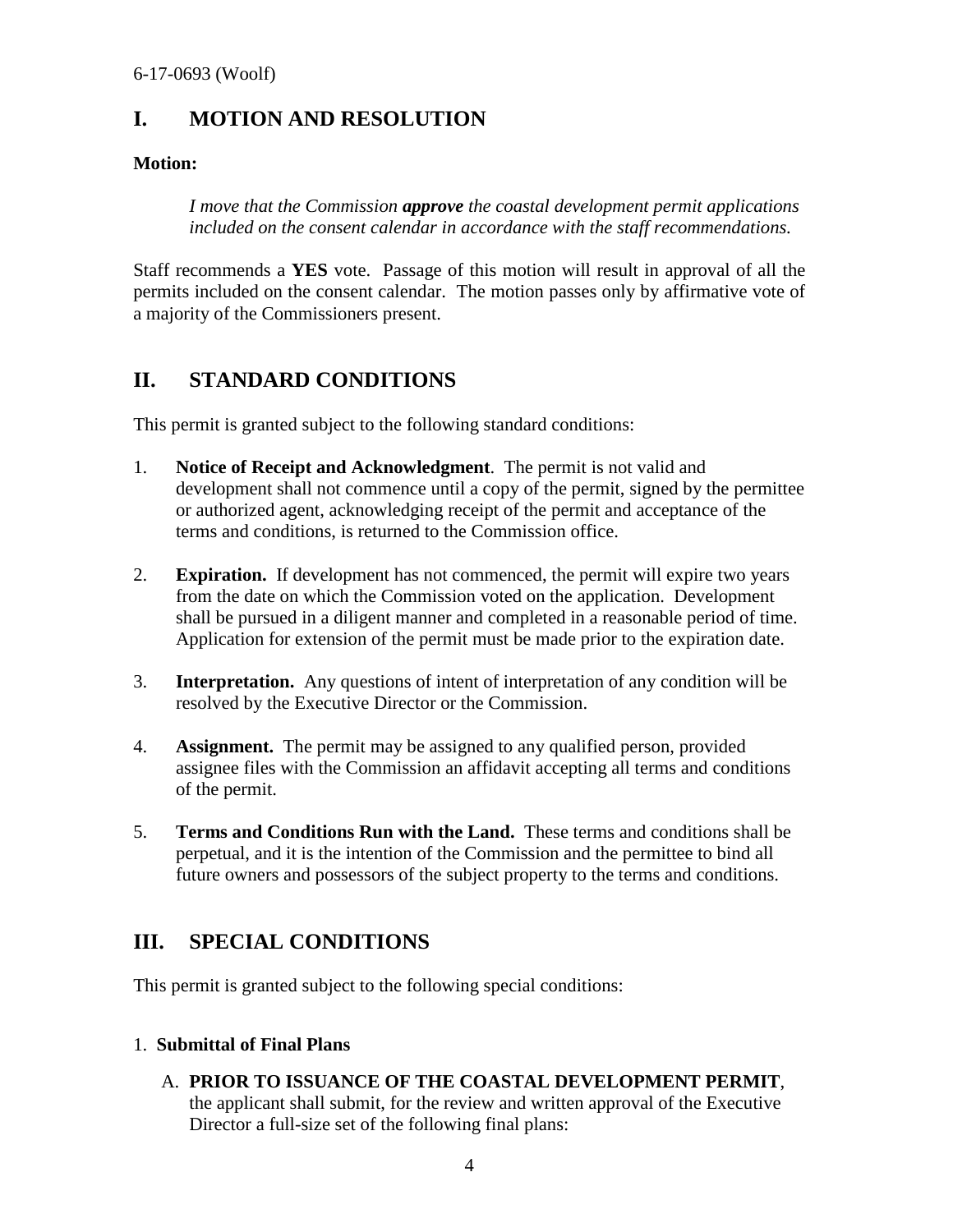- a. Final Project Plans that substantially conform with the plans submitted to the Commission, titled "Woolf's Custom Home" received at the San Diego Commission Office on 8/23/2017, and
- b. Final Landscape/Yard Area Plans that substantially conform with the plans submitted to the Commission, titled "Woolf's Custom Home" received at the San Diego Commission Office on 8/23/2017, and shall include the following:
	- i. A view corridor, 10 feet wide, shall be preserved in the north yard area adjacent to Verona Court. All proposed landscaping in the north yard area shall be maintained at a height of three feet or lower (including raised planters) to preserve the views from Mission Boulevard toward the ocean.
	- ii. All landscaping shall be drought tolerant, native or non-invasive plant species. All landscape materials within the identified view corridors shall be species with a growth potential not to exceed three feet at maturity. No plant species listed as problematic and/or invasive by the California Native Plant Society, the California Exotic Pest Plant Council, or identified from time to time by the State of California shall be employed or allowed to naturalize or persist on the site. No plant species listed as "noxious weed" by the State of California or the U.S. Federal Government shall be utilized within the property. If using potable water for irrigation, the project shall use water-conserving emitters (e.g. microspray) and drip irrigation. Use of weather-based irrigation controllers and reclaimed water for irrigation is encouraged.
	- iii. Any fencing and walls, including glass walls, trellis walls, and retaining walls, in the northern yard setback areas along Verona Court shall not exceed a height of three feet above the existing grade or proposed grade, whichever is lower.
	- iv. A written commitment by the applicant that five years from the date of the issuance of the coastal development permit for the residential structure, the applicant will submit for the review and written approval of the Executive Director a landscaping monitoring report, prepared by a licensed Landscape Architect or qualified resource specialist, that certifies whether the on-site landscaping is in conformance with the landscape plan approved pursuant to this special condition. The monitoring report shall include photographic documentation of plant species and plant coverage.

If the landscape monitoring report indicates the landscaping is not in conformance with or has failed to meet the performance standards specified in the landscaping plan approved pursuant to this permit, the Permittee, or successor in interest, shall submit a revised or supplemental landscape plan for the review and written approval of the Executive Director. The revised landscaping plan must be prepared by a licensed Landscape Architect or qualified resource specialist and shall specify measures to remediate those portions of the approved landscaping plan that have failed or are not in conformance with the original approved plan.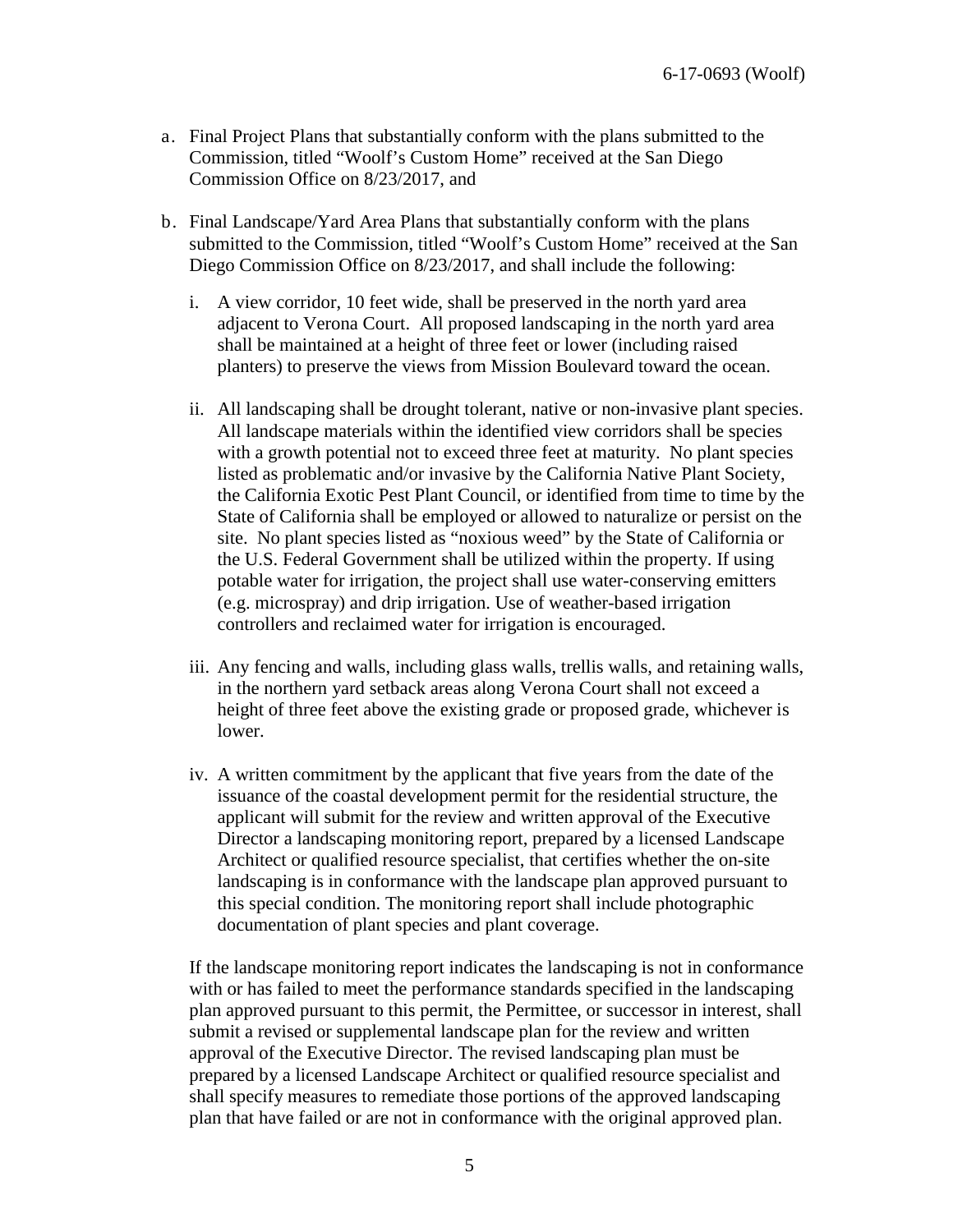B. The permittee shall undertake development in conformance with the approved final plans unless the Commission amends this permit or the Executive Director determines that no amendment is legally required for any proposed minor deviations.

#### 2. **Timing of Development**.

A. **PRIOR TO ISSUANCE OF THE COASTAL DEVELOPMENT PERMIT**,

the applicant shall submit, for review and written approval of the Executive Director, a construction phasing schedule/timeline that that indicates construction will not occur during the summer season from Memorial Day weeked to Labor Day, unless all construction activities can be wholly contained within the project site.. The construction phasing schedule/timeline shall include the following:

- 1. A detailed schedule and description of all proposed construction activities, including respective timeframes for completion.
- 2. An estimate of the number of vehicles/workers required at the site during each phase of construction.
- 3. A written statement indicating that all deliveries to and from the project site shall occur before 12:00 PM on any given day.
- 4. If the schedule indicates that construction activities will continue through the summer season, construction shall be limited to weekdays and all construction staging and storage, as well as worker parking, must be contained within the boundaries of the project site. This shall be demonstrated by Special Condition 3.
- 5. A written statement indicating that the permittee agrees to stop work during the summer season (Memorial Day weekend to Labor Day) unless all construction activities can be, and are, wholly contained within the project site.. All work must stop regardless of the stage of development and the state of the project site.
- 6. If submitted plans indicate that construction activities and materials cannot be contained within the project site during the summer season, and thus must be suspended for the summer season, the construction schedule shall indicate how the permittee has prepared to weatherproof and/or secure the site prior to Memorial Day weekend when all activities on site must end.
- 7. The applicant shall submit evidence that the approved construction schedule has been incorporated into construction bid documents to ensure that contractors are aware of the summer season restrictions and plan the construction activities accordingly.

The applicant's property will be inspected on or about the week of June 14th to confirm compliance with the requirements of the summer moratorium. Nothing in this CDP is intended to limit in any way the right of entry or inspection that the Commission, or any agency, may otherwise have by operation of any law, and in addition to the inspection date noted herein, monitoring of condition compliance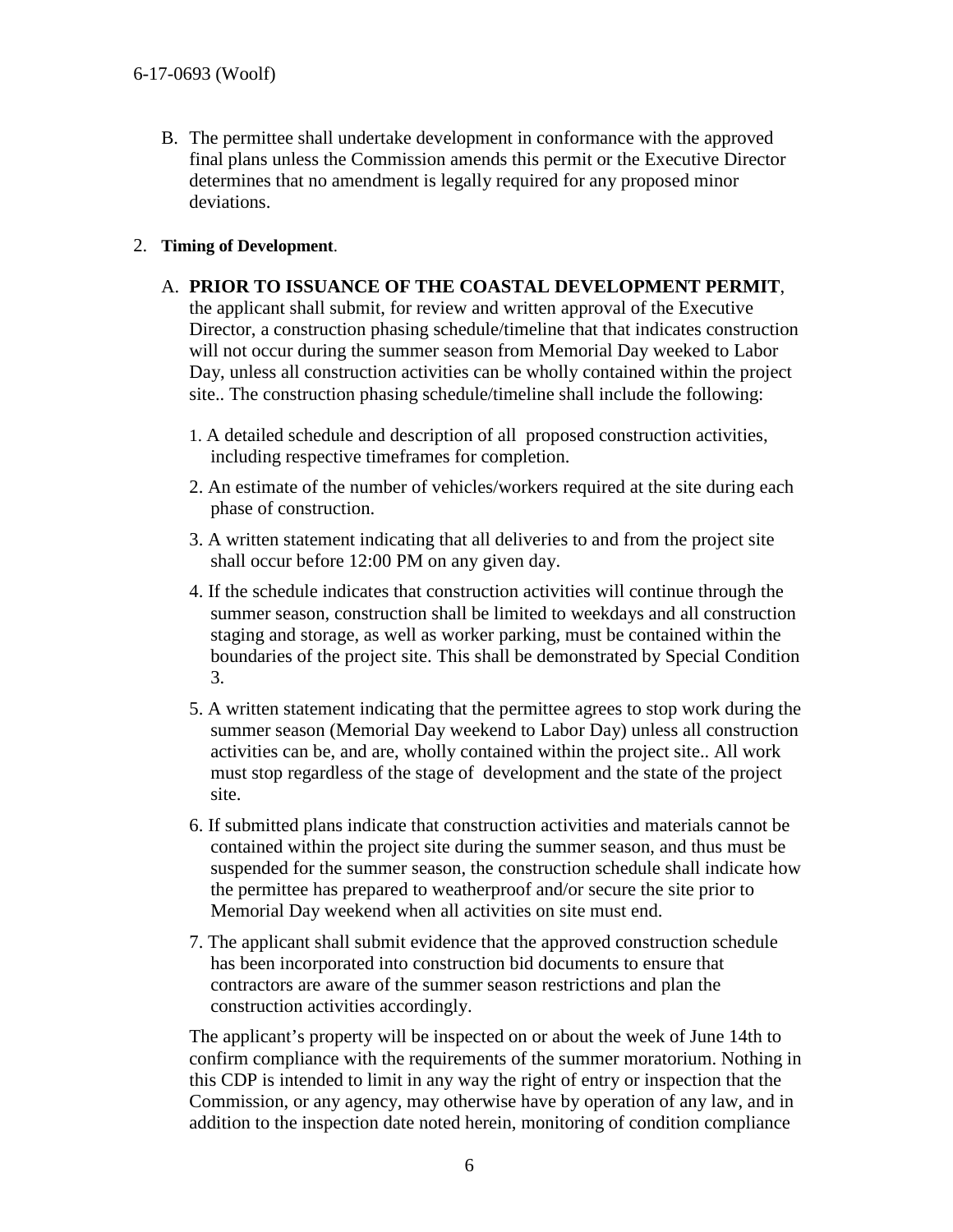by Commission staff may occur at any time necessary to ensure compliance with the CDP.

B. The permittee shall undertake development in conformance with the approved final plans unless the Commission amends this permit or the Executive Director determines that no amendment is legally required for any proposed minor deviations.

#### **3**. **Final Construction Staging and Storage Plan**.

- A. **PRIOR TO ISSUANCE OF THE COASTAL DEVELOPMENT PERMIT,** the applicant shall submit, for the review and written approval of the Executive Director, a full size set of final construction staging plans for the summer season, from Memorial Day weekend to Labor Day, which indicate that the construction staging area(s) will not result in impacts to public access. The plans shall include, at a minimum, the following:
	- 1. Limits of the staging and storage areas
	- 2. Equipment staging area
	- 3. Worker parking areas
	- 4. Location of construction fencing and temporary structures, such as portable restrooms, waste bins, storage containers, etc.
	- 5. No street closure or use of public parking shall occur. No construction staging or storage is allowed in public right-of-ways, public park space, public parking spaces, public roads, or other locations where such use would restrict public access to the coast at any time. All construction worker parking and materials storage (including, but not limited to, portable restrooms, waste bins, storage containers, etc.) must be contained within the boundaries of the project site.
	- 6. The applicant shall submit evidence that the approved staging and storage plans/notes have been incorporated into construction bid documents.
	- 7. The staging site shall be removed and/or restored immediately following completion of the development.
- B. The permittee shall undertake the development in conformance with the approved final plans unless the Commission amends this permit or the Executive Director determines that no amendment is legally required for any proposed minor deviations.

#### 4. **Deed Restriction. PRIOR TO ISSUANCE OF THE COASTAL**

**DEVELOPMENT PERMIT**, the applicant shall submit to the Executive Director for review and written approval documentation demonstrating that the applicant has executed and recorded against the parcel(s) governed by this permit a deed restriction, in a form and content acceptable to the Executive Director: (1) indicating that, pursuant to this permit, the California Coastal Commission has authorized development on the subject property subject to the terms and conditions that restrict the use and enjoyment of that property, and (2) imposing the special conditions of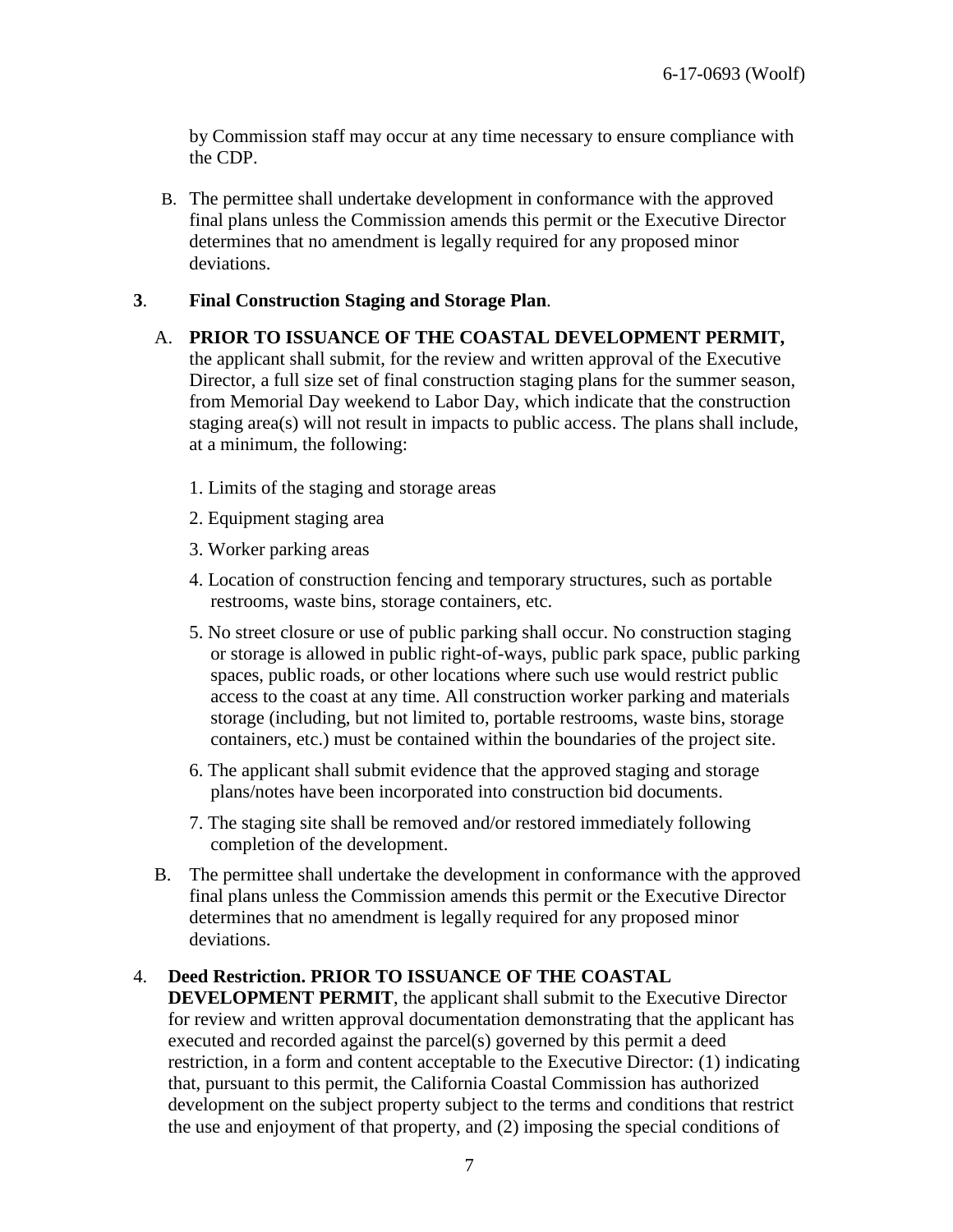#### 6-17-0693 (Woolf)

this permit as covenants, conditions, and restrictions on the use and enjoyment of the property. The deed restriction shall include a legal description of the entire parcel or parcels governed by this permit. The deed restriction shall also indicate that, in the event of an extinguishment or termination of the deed restriction for any reason, the terms and conditions of this permit shall continue to restrict the use and enjoyment of the subject property so long as either this permit or the development it authorizes, or any part, modification, or amendment thereof, remains in existence or with respect to the subject property.

## <span id="page-7-0"></span>**IV. FINDINGS AND DECLARATIONS**

### <span id="page-7-1"></span>**A. PROJECT DESCRIPTION**

The proposed project is demolition of an existing 1-story, 731 sq. ft. duplex, and construction of a new 3-story, 1,374 sq. ft., 29 ft. 6 in. high single family residence with an attached 360 sq. ft., 2-car garage on a 1,250 sq. ft. lot at 721-723 Verona Court in the Mission Beach community of the City of San Diego [\(Exhibit 1\)](https://documents.coastal.ca.gov/reports/2017/11/Th8a/Th8a-11-2017-exhibits.pdf). The subject site is within an existing residential area zoned R-N and the proposed development is similar in size and scale to the surrounding development.

The project site is located on the south side of Verona Court, facing north [\(Exhibit 2\)](https://documents.coastal.ca.gov/reports/2017/11/Th8a/Th8a-11-2017-exhibits.pdf). In the Mission Beach neighborhood, the public right-of-way of the various courts and places, which are generally east-west running streets, as well as the yard setbacks of the adjacent properties comprise the community's public view corridors. Additionally, the public boardwalk – Ocean Front Walk – which runs north-south along the beach, serves not only as a highly popular public access way, but also serves as a public view corridor along the shoreline. Because the project is located between the first public road and the sea, there is the potential for the project to impact views to the shoreline from Mission Boulevard.

The Commission typically reviews projects to ensure that any new development does not encroach into the yard setback areas, which could impede public views to and along the ocean. Such encroachments could include structures and/or landscaping. As proposed, no structures are located in the view corridors [\(Exhibit 3\)](https://documents.coastal.ca.gov/reports/2017/11/Th8a/Th8a-11-2017-exhibits.pdf). There is potential for landscaping in the northern yard area to impede views west towards the ocean. To ensure that public views west towards the ocean are protected, **Special Condition 1** requires the applicant to submit final plans indicating that no structures will be located in the view corridor. In addition, Special Condition 1 requires the applicant to submit a final landscaping plan requiring all landscape and hardscape in the northern yard area to consist of low-lying materials not exceeding three feet in height.

Because the subject site is constrained and has limited access and space to accommodate construction activities and staging, demolition and construction activity could impede public access by occupying public parking spaces or blocking public right-of-ways with materials or debris. Typically, the Commission prohibits any development during the busy summer months when beach use is at its peak and public access could be impacted. However, in this case, the applicant has provided a preliminary construction schedule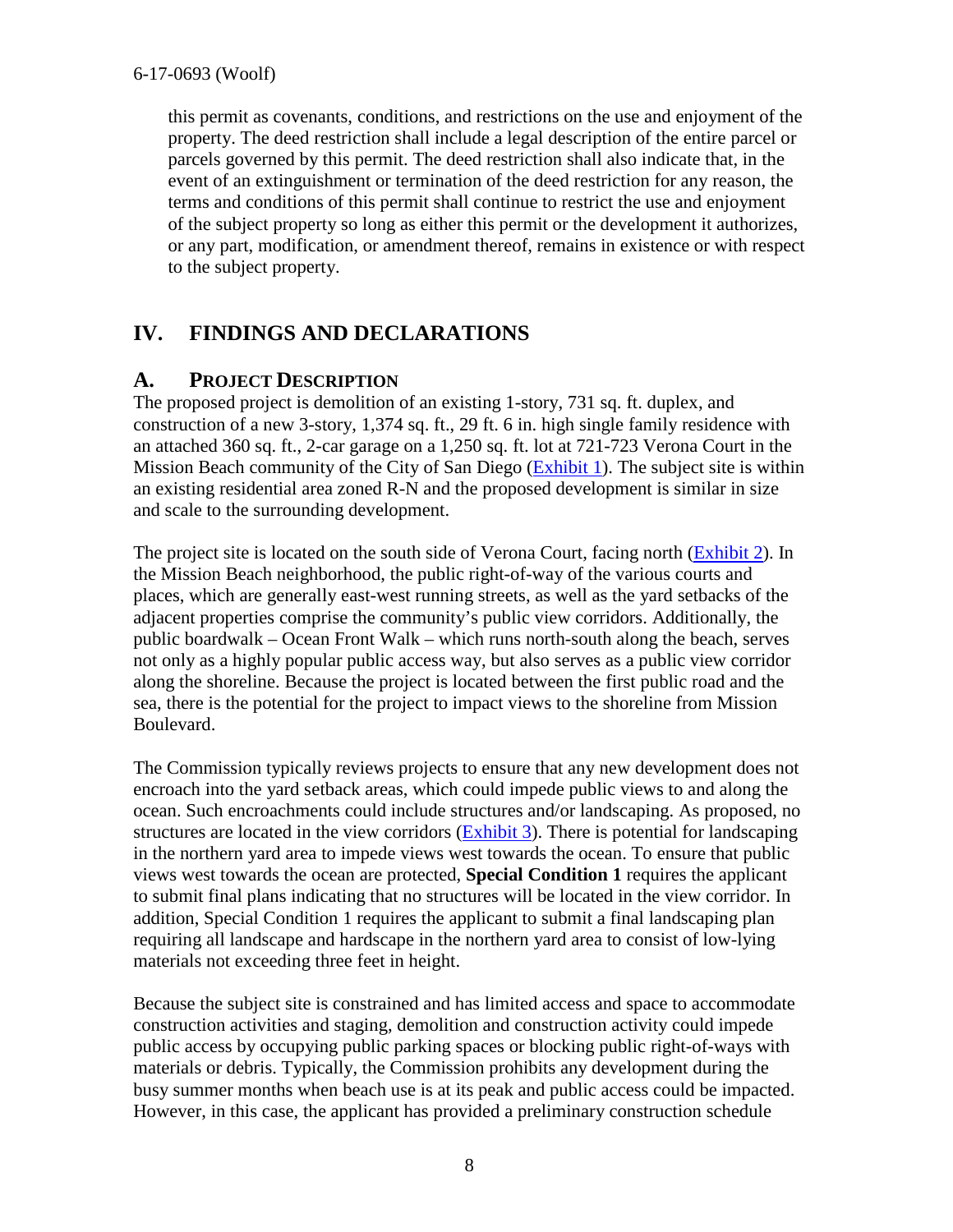indicating that, while construction cannot be completed by Memorial Day, only interior work will remain and all storage and staging will be contained onsite. In addition, the property owner has a second property on the same block that can accommodate additional parking, if needed. Thus, **Special Condition 2** limits development activity during the busy summer months between Memorial Day Weekend and Labor Day to only those activities that can be wholly contained within the project site, including worker parking, so as to remove the potential of development activity impeding coastal access. **Special Condition 3** requires the submittal of a final construction staging and storage plan that indicates the limits of construction staging and storage areas, as well as working parking areas, to ensure that construction will not result in impacts to public access. Finally, **Special Condition 4** requires recordation of the permit conditions against the property to ensure future property owners are aware of the above mentioned protections and conditions.

Since the existing structure was built in 1960, it is subject to the City of San Diego's review for historical significance. Section 143.0212 of the City's Land Development Code provides that the City shall determine the need for a site-specific survey for the purposes of obtaining a construction permit or development permit for development for any parcel containing a structure that is 45 or more years old. In this particular case, the structure is approximately 57 years old, but the City's Development Services did not find the structure to be eligible for historical designation and there is no evidence that the structure has historic value.

## <span id="page-8-0"></span>**B. COMMUNITY CHARACTER/VISUAL QUALITY**

The development is located within an existing developed area and, as conditioned, will be compatible with the character and scale of the surrounding area and will not impact public views. Therefore, the Commission finds that the development, as conditioned, conforms to Section 30251 of the Coastal Act.

### <span id="page-8-1"></span>**C. PUBLIC ACCESS/PARKING**

As conditioned, the proposed development will not have an adverse impact on public access to the coast or to nearby recreational facilities. As conditioned, the proposed development conforms to Sections 30210 through 30214, Sections 30220 through 30224, Section 30252 and Section 30604(c) of the Coastal Act.

## <span id="page-8-2"></span>**D. LOCAL COASTAL PLANNING**

The subject site is located in an area of original jurisdiction, where the Commission retains permanent permit authority and Chapter 3 of the Coastal Act remains the legal standard of review. As conditioned, the proposed development is consistent with Chapter 3 of the Coastal Act. Approval of the project, as conditioned, will not prejudice the ability of the City of San Diego to continue to implement its certified LCP for the Mission Beach community.

## <span id="page-8-3"></span>**E. CALIFORNIA ENVIRONMENTAL QUALITY ACT**

The City of San Diego determined that no CEQA review was required for the proposed project since it does not require a discretionary permit, but only a ministerial construction